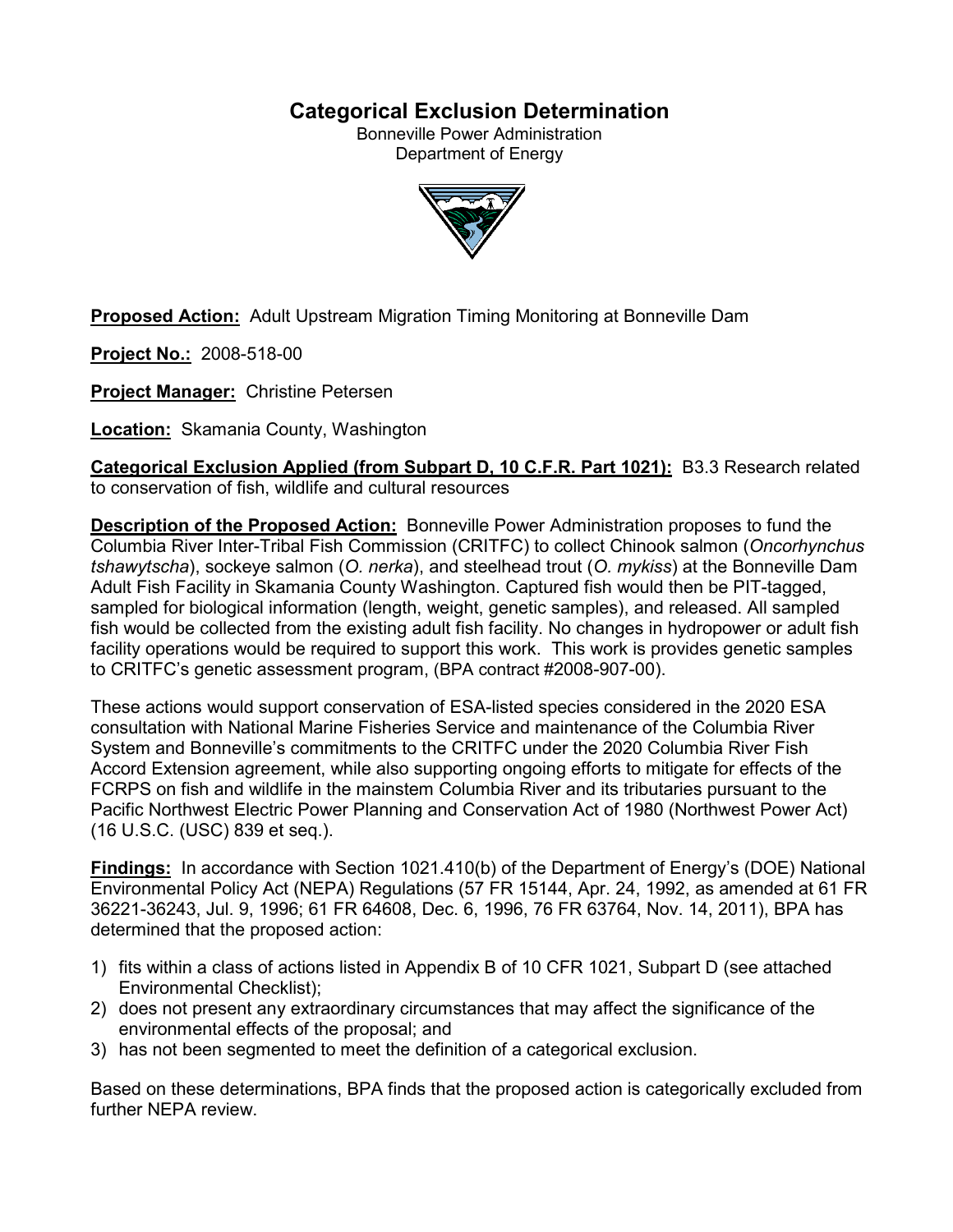*/s/ Israel Duran* Israel Duran Contract Environmental Protection Specialist **CorSource** 

Reviewed by:

*/s/ Chad Hamel* Chad Hamel Supervisory Environmental Protection Specialist

Concur:

*/s/ Katey C. Grange January 21, 2022* Katey C. Grange Date NEPA Compliance Officer

Attachment(s): Environmental Checklist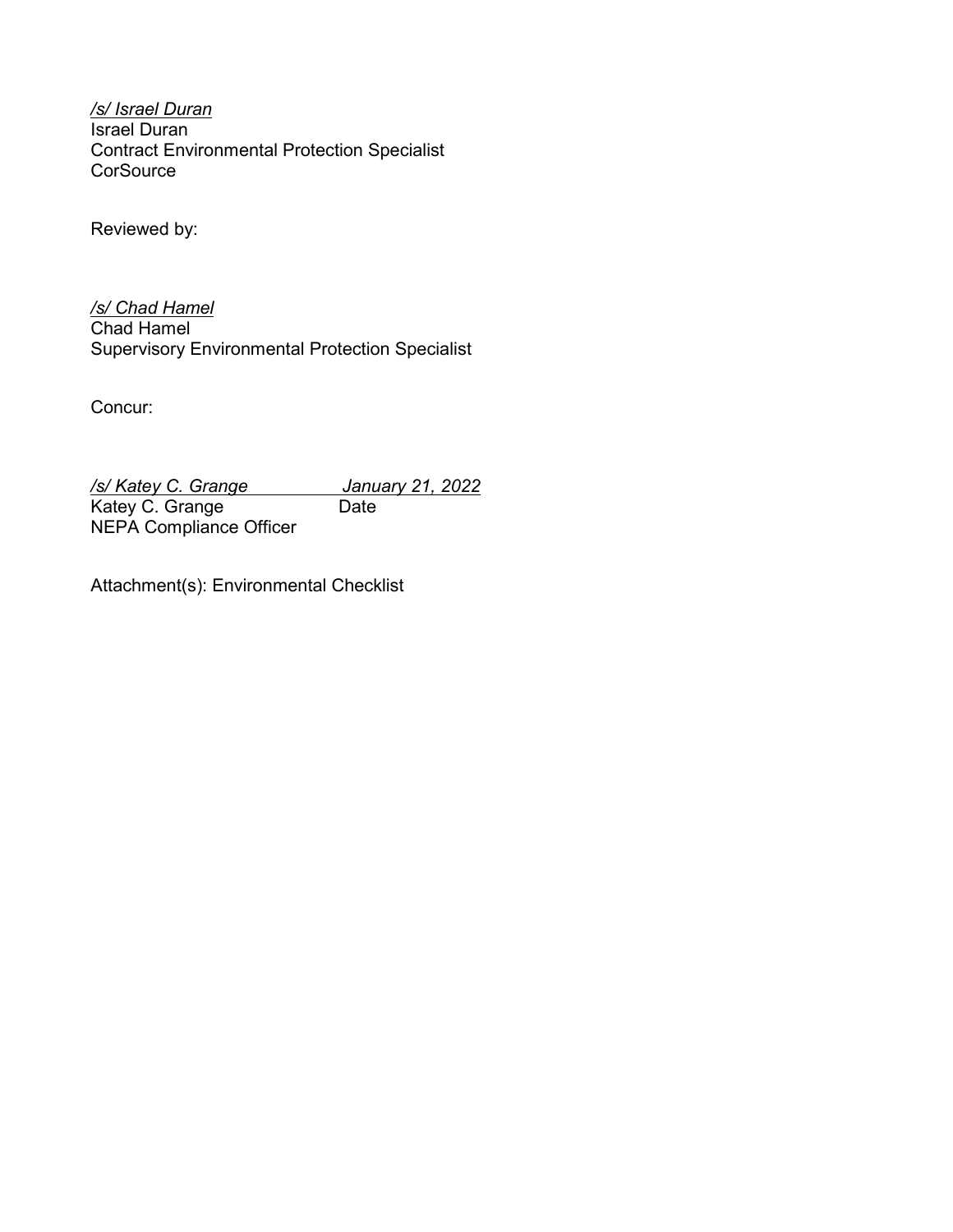# **Categorical Exclusion Environmental Checklist**

This checklist documents environmental considerations for the proposed project and explains why the project would not have the potential to cause significant impacts on environmentally sensitive resources and would meet other integral elements of the applied categorical exclusion.

# **Proposed Action:** Adult Upstream Migration Timing Monitoring at Bonneville Dam

# **Project Site Description**

All fish handling activities would occur within the Bonneville Dam Adult Fish Facility located adjacent to the second powerhouse at river km 235 of the Columbia River in Skamania County, Washington. The site had been heavily modified to accommodate the Bonneville Dam and related infrastructure, including the adult fish facility.

# **Evaluation of Potential Impacts to Environmental Resources**

### **1. Historic and Cultural Resources**

Potential for Significance: No

Explanation: There is no ground disturbance proposed by this project and all action would occur at existing infrastructure. Therefore, actions proposed by this project would have no potential to impact historic or cultural resources.

## **2. Geology and Soils**

Potential for Significance: No

Explanation: There is no ground disturbance proposed by this project. Therefore, geology and soils would not be impacted by the proposed activities.

## **3. Plants (including Federal/state special-status species and habitats)**

Potential for Significance: No

Explanation: There is no ground disturbance proposed by this project and there are no anticipated impacts to any plant species, and none exist within the immediate area of impact.

#### **4. Wildlife (including Federal/state special-status species and habitats)**

Potential for Significance: No

Explanation: There is no wildlife in the project area and there would be no effect.

#### **5. Water Bodies, Floodplains, and Fish (including Federal/state special-status species, ESUs, and habitats)**

Potential for Significance: No

Explanation: Fish research on hatchery and wild-origin anadromous salmonids is a common and wide-spread activity within the Columbia River basin and these project activities would involve the direct take of several listed species (Chinook, steelhead, and sockeye). The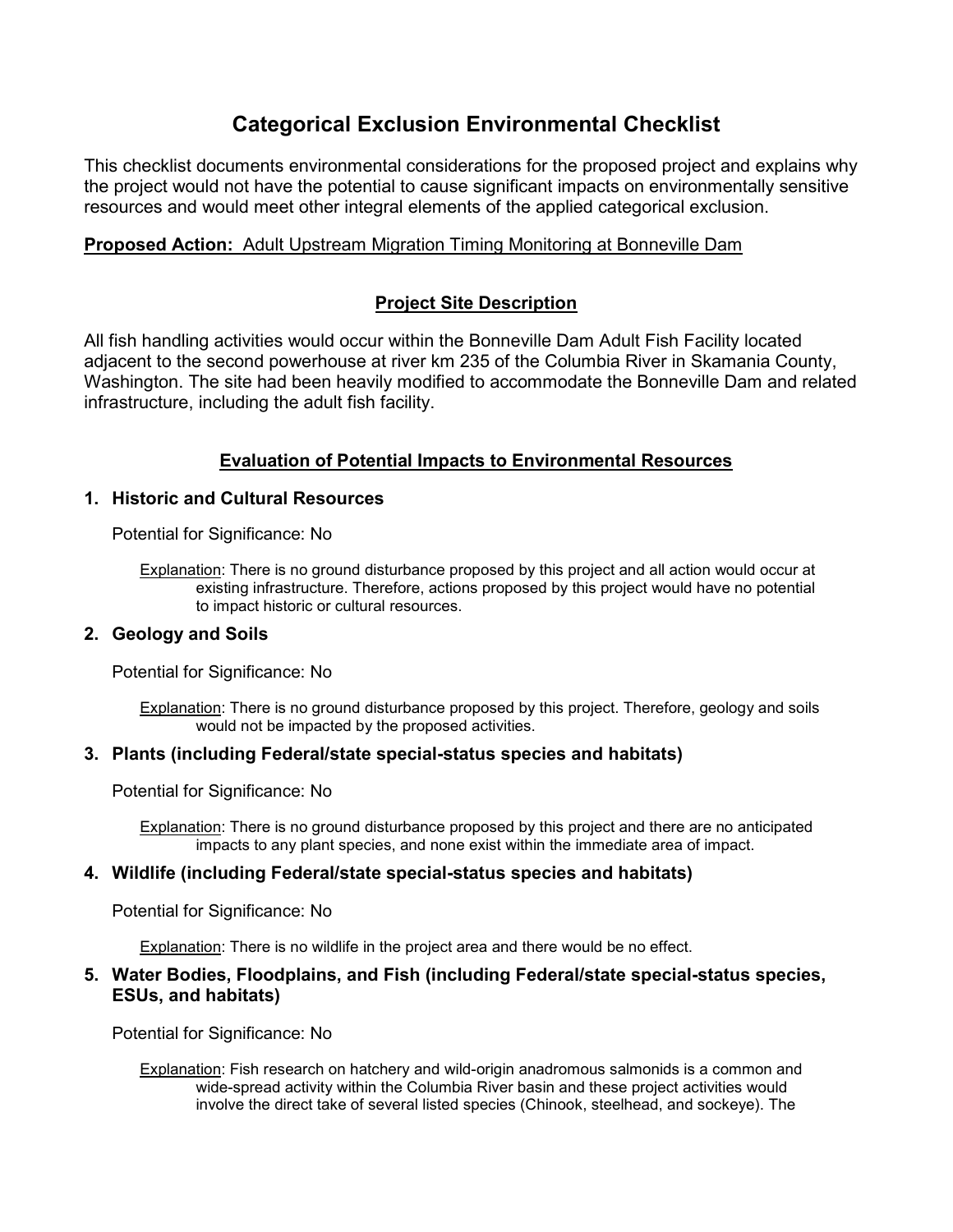ESA coverage for handling listed fish would be secured through Section-10 permits from the National Marine Fisheries Service (Permit 1379) and the United States Fish and Wildlife Service (Recovery Permit TE-227268-4). There is no ground disturbance proposed by this project. Therefore, actions proposed would not impact waterbodies or floodplains.

#### **6. Wetlands**

Potential for Significance: No

Explanation: There is no ground disturbance proposed by this project. Therefore, the activities would not impact wetlands.

#### **7. Groundwater and Aquifers**

Potential for Significance: No

Explanation: There is no ground disturbance proposed by this project. Therefore, the activities would not impact or change groundwater or aquifers.

## **8. Land Use and Specially-Designated Areas**

Potential for Significance: No

Explanation: The activities would not impact or change land use.

## **9. Visual Quality**

Potential for Significance: No

Explanation: The activities would not impact visual quality.

#### **10. Air Quality**

Potential for Significance: No

**Explanation:** The activities would not impact air quality.

## **11. Noise**

Potential for Significance: No

Explanation: The activities would not impact aural quality.

#### **12. Human Health and Safety**

Potential for Significance: No

**Explanation: Safety regulations would be followed as necessary.** 

# **Evaluation of Other Integral Elements**

The proposed project would also meet conditions that are integral elements of the categorical exclusion. The project would not: